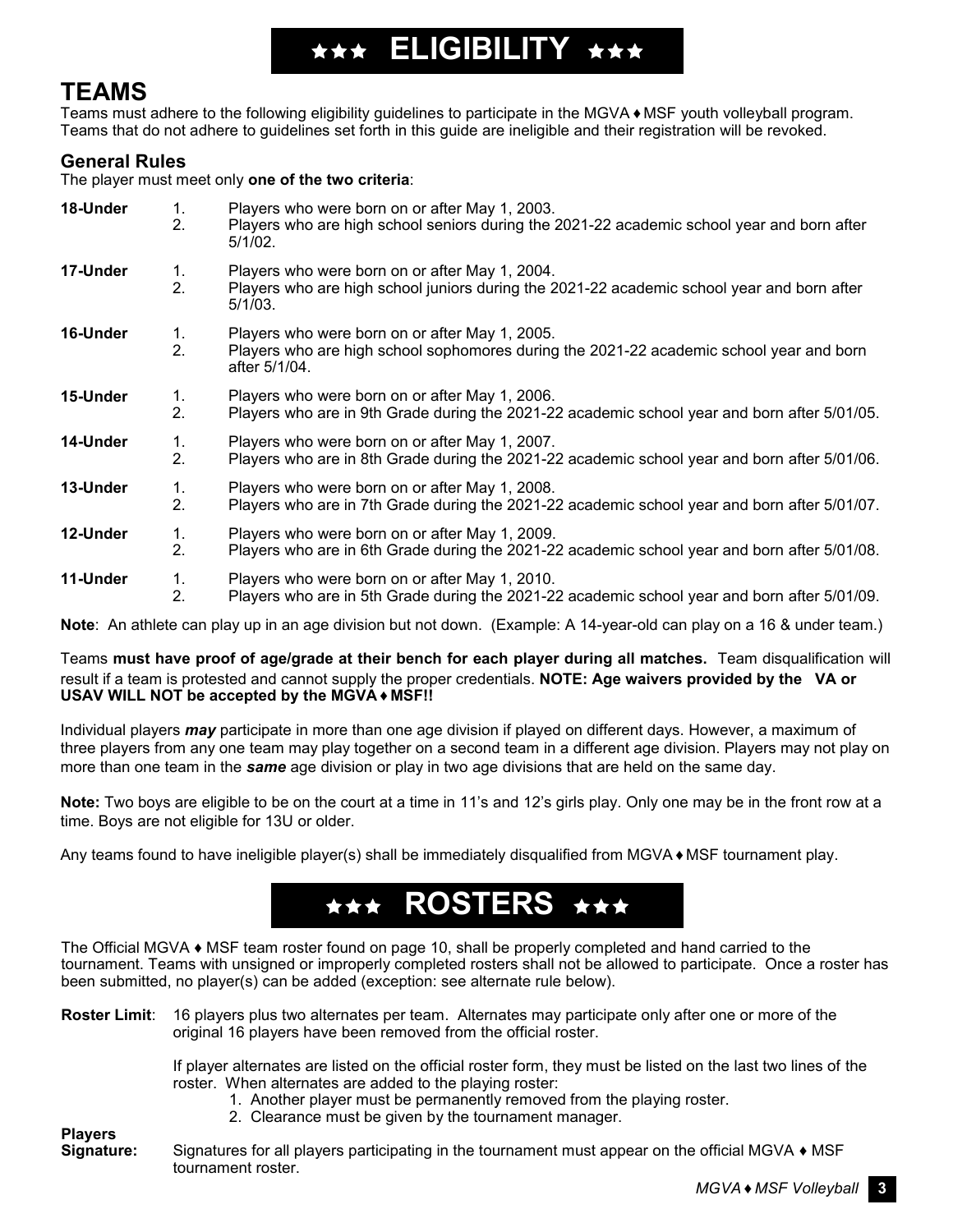# **Parent**

**Permission:** All players' names appearing on the official MGVA ♦ MSF tournament roster must be accompanied by their parent or legal guardians' signature, if a minor. Minor age players who participate without their parents' signature shall cause their team to be eliminated from competition.

#### **Rosters which are incomplete or not legible will be rejected and the team eliminated from competition.**

**Age/Grade** Players appearing on the official tournament roster shall be prepared to prove their eligibility upon<br>Verification: request of an MGVA ◆ MSF tournament representative. Team disqualification will result if a te **Verification:** request of an MGVA ♦ MSF tournament representative. Team disqualification will result if a team is protested and cannot supply the proper credentials.

> When all players on the team emanate from **one** school or recreation center, a local school/recreation center official (superintendent, principal, attendance officer, etc) may certify that the players listed on the roster attend that school/recreation center and that the dates of birth/grade are accurate by attaching a statement on school/recreation center letterhead verifying that the ages/grades for all players listed on the tournament roster are accurate.

> When players on a team emanate from **more than one** school/recreation center within a sports community, verification of age/grade must be on the respective school letterheads and attached to the roster form. (Note: If all schools are located in the same school district the school district superintendents signature on school district letterhead is acceptable).

#### **If age/grade verification cannot be made by utilizing one of the simplified methods above, one of the forms of verification shown below is required.**

#### **FOR AGE VERIFICATION**

- 1. Birth Certificate
- 2. Drivers License or Drivers Permit<br>3. Valid Passport
- 3. Valid Passport<br>4. Baptismal Certi
- 4. Baptismal Certificate<br>5. Picture Student I.D. v
- 5. Picture Student I.D. with age of player
- 6. Hospital Certificate
- 7. Certificate of age from Church Pastor on Church letterhead

If available, a current copy of your USAV North Country Region roster will be accepted in lieu of individual age documents. **NOTE: Age waivers provided by the USAV WILL NOT be accepted by the MGVA ♦ MSF.**

### **TEAMS NOT MEETING THE ABOVE REQUIREMENTS WILL NOT BE ALLOWED TO PARTICIPATE IN MGVA ♦ MSF TOURNAMENT PLAY!!**



All play shall be governed by Minnesota State High School League playing rules with the following modifications:

#### 1. **Format:**

a. **Pool play**

| # Of Teams In Pool | # of Games Played Against<br><b>Each Opponent in Pool</b> | # of Pts per game | # of Teams that Advance |
|--------------------|-----------------------------------------------------------|-------------------|-------------------------|
|                    |                                                           | 25/27 cap         |                         |
|                    |                                                           | 25/27 cap         |                         |
|                    |                                                           | 25/27 cap         |                         |
|                    |                                                           | 15/17 cap         |                         |
|                    |                                                           | 15/17 cap         |                         |
|                    |                                                           |                   |                         |

b. In **championship and consolation series bracket play**: best two of three 25-point games will be played with a 27 point cap. 3rd game (if necessary) played to 15 points, 17 point cap. **Note:** Caps are waived in **championship and consolation final matches.**

- c. In **"rally point" play**, a new point is initiated each time the official signals for service to begin.
- d. Point caps are waived in championship match of each age division.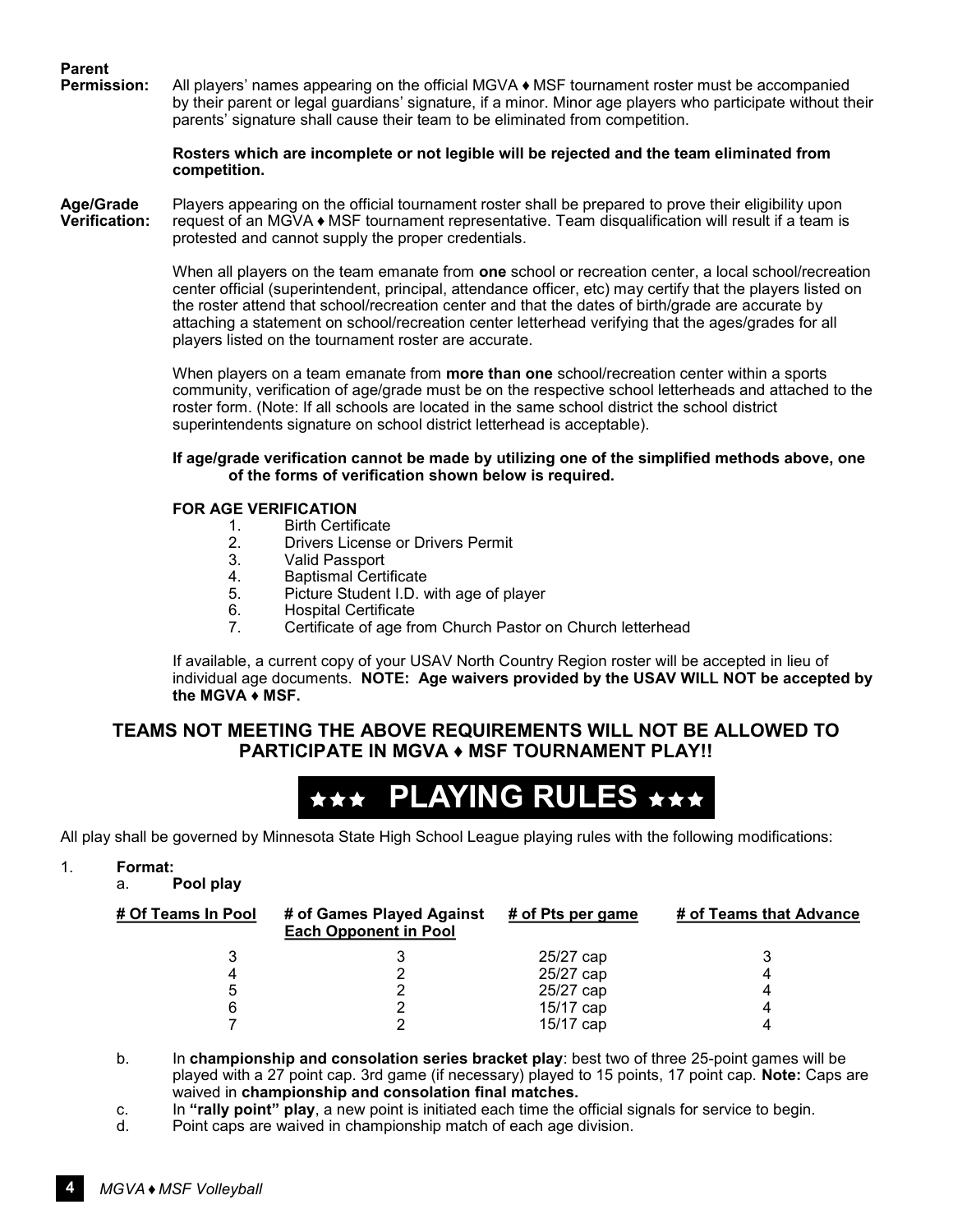#### 2. **Timing Regulations:**

- a. **Grace Period:** A ten minute grace period shall be allowed on the team's first scheduled game in pool play before a forfeit/tournament disqualification is declared. Game time is forfeit time for succeeding games. Any team that forfeits a game is considered to have forfeited the match and shall be immediately disqualified from the tournament. Teams that have five players ready to play may **not** utilize the grace period to wait for another player to arrive.
- b. **Warm-up Procedures:** Ten minutes shall be allowed for warm-up prior to a team's first scheduled game in pool play. Thereafter a minimum of three minutes warm-up time shall be allowed for each set/match.

**NOTE:** Court warm-up time on a team's first pool game is 4 + 4 + 2 and (no net sharing) and thereafter, 2  $+ 2 + 1.$ 

- c. **Pool and Match Play**: There are no time limits in pool or match play.
- Time-outs: Charged time-outs shall not exceed 45 seconds and each team is limited to two time-outs per game. **The time between games of a match shall be two minutes, which begins immediately after the winning point has been scored.**
- 3. **Referees are provided and line judges will not be used. If necessary, honor calls are expected.**
- 4. Net height shall be 7 feet for 11 & 12-Under.
- Net height shall be 7 feet 4 1/8" inches for 13-, 14-, 15-, 16-, 17- and 18-Under.
- 5. **If a volleyball lite is available for 11 & 12's it shall be used and 11's are allowed to start serving motion 3'-4' onto the court when serving regardless of ball type. Regardless of ball type 12's may not step on the court.**
- 6. A team bench is limited to the eligible players listed on the official roster plus three non players (coach, water person, scorekeeper, etc.)
- 7. In pools where age divisions are combined, all results count.
- 8. Line-Up Slip: Once a player is listed on the MGVA ♦ MSF official line-up slip (that is given to the MGVA ♦ MSF manager, supervisor of officials or game official) as a starter, they are considered officially in the game and are subject to all MGVA ♦ MSF eligibility rules including subjecting their team to tournament disqualification if their name is not found on the tournament roster. Once an eligibility check has been completed and/or line-up slip presented to the game official, no names can be added.
- 9. A coin toss will determine serve/side.<br>10. A team may start, continue or finish a
- A team may start, continue or finish a game with 5 players. If a sixth player arrives or returns they may not enter or reenter until the next game. When a team uses five players, three players shall be considered front row and two back row. When serving, five player teams are not penalized for the missing sixth player in the rotation.
- 11. Each player is allowed unlimited entries within the 12 sub team limit per game. As in the past the re-entering player shall assume their original position in the serving order in relation to their other teammates. A substitution is illegal when the substitute re-enters or attempts to re-enter as a 13th substitute. Starting the game counts as one entry. The re-entering player must assume their original position in relation to other teammates in the serving order. A team is allowed a maximum of 12 substitutions per game. Starting the game is not considered a substitution.
- 12. Use of the libero position is permitted and only one libero is permitted per game. The libero is allowed to serve.
- 13. A game which is suspended due to electrical interruption or for any other reason shall be resumed from the exact point of suspension.
- 14. Teams are asked to form a line at the conclusion of the game and shake hands.<br>15. Following the completion of the first round of tournament play, the official tournar
- 15. Following the completion of the first round of tournament play, the official tournament schedule becomes the bracket board posted at **tournament headquarters**. Coaches are responsible for checking the board at the time of team check-in and regularly thereafter before and after each game they play. Teams not showing up at the proper time or site, forfeit.
- 16. The tournament management reserves the right to switch officials during a two game set or match in an effort to keep the tournament running smoothly and on time. This is sometimes necessary due to a court which is running behind schedule. If possible, switches will be made **between** games of a set or match.
- 17. In case of an injury to a player the game official shall allow an individual(s) identifying themselves as a coach, relative or qualified medical person on the playing area to help provide medical assistance. The game official shall record the name of the individual(s) allowed on the playing area on the line-up slip. **Note:** If a qualified medical person has been provided by the MGVA ♦ MSF or tournament host, this shall be the only medical person allowed on the playing area unless the medical person provided requests or authorizes the assistance of another medically qualified person. (Coaches or relative(s) shall always be permitted on).

**AWARDS:**

 **Two Pools**

**One Pool <b>Three** Pools **CON Three Pools CON Three** Pools or More Medals - 1st, 2nd Champion Plaque Medals - 1st, 2nd Consolation Champ Finalist Plaque Medals - 1st, 2nd, 3rd, 3rd Consolation Champ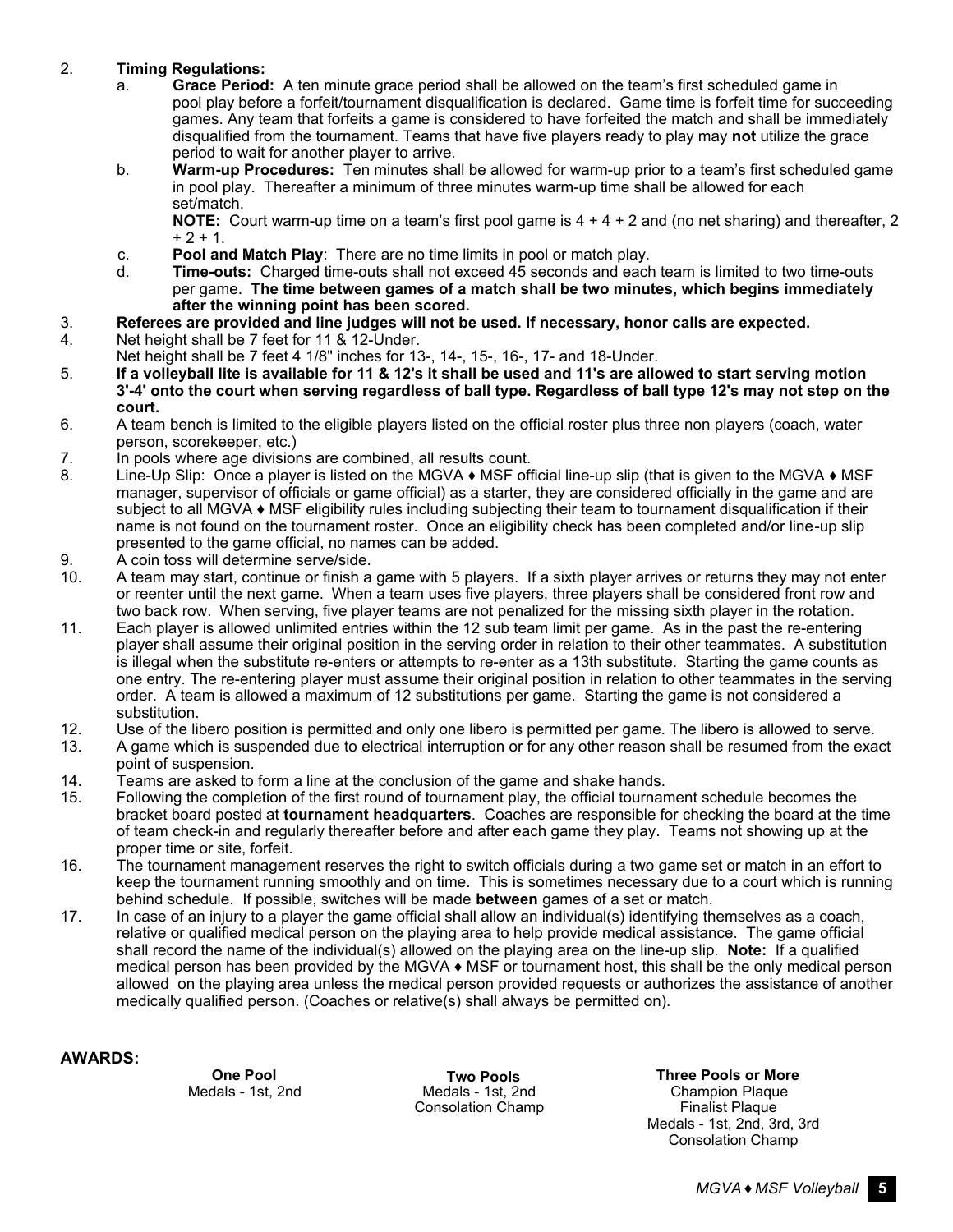- 18. **Infectious Disease Control Rule:** A player, coach or official who is bleeding or who has blood on their uniform shall be prohibited from participating further in the game until appropriate treatment has been administered. Appropriate treatment is:
	- 1. Bleeding has stopped<br>2. Iniury is covered
	- 2. Injury is covered<br>3. Uniform changed
	- 3. Uniform changed (color difference will be allowed) or disinfected with acceptable disinfectant\*<br>4. Competition area/equipment disinfected with acceptable disinfectant
	- 4. Competition area/equipment disinfected with acceptable disinfectant

If treatment can be administered within three minutes, the individual would not have to leave the game. Otherwise, substitution of the individual must take place.

\*Acceptable disinfectants are:

- 1. A solution of 1/4 cup of sodium hypochlorite and one gallon of water<br>2. A solution of 1/4 cup of 70% isopropyl alcohol one gallon of water
- 2. A solution of 1/4 cup of 70% isopropyl alcohol one gallon of water
- 3. A commercially produced infectious disease spray
- 19. We are strongly recommending at least one adult chaperone (18 or over) to be present and responsible for each six (6) athletes at the tournament (e.g. 6 athletes = 1 chaperone; 7-12 athletes = 2 chaperones). Coaches may not act as a chaperone for any team.
- 20. Teams are asked to keep the playing facility clean by removing all trash (i.e. drink containers, food wrappers, etc.) from the team bench area at the conclusion of each game. The MGVA ♦ MSF greatly appreciates your interest, presence and cooperation in making these tournaments a successful and meaningful experience for our young athletes. The normal participant in the tournaments is well-mannered, well-disciplined and very cooperative. Our greatest concern is that there will be no incidents during the tournaments, which reflect poorly upon any individuals, teams or organizations. We ask for your cooperation toward meeting these goals.
- 21. **Disqualification:** A player/coach/team shall be immediately disqualified from the MGVA ♦ MSF program for any of the following acts:
	- 1. Failure to comply with the eligibility rules set forth in this guide.<br>2. Commission of fraud, such as playing under an assumed name
	- 2. Commission of fraud, such as playing under an assumed name, falsifying a roster, giving false information to tournament officials.
	- 3. Failure to provide a 24-hour notice when forfeiting a tournament contest. (Carries penalty of team ineligibility for tournament play the following year).
	- 4. Unsportsmanlike conduct.<br>5. Tendering non-sufficient fu
	- Tendering non-sufficient funds or stopping payment on checks.
	-
	- 6. Causing damage to playing facilities, equipment or accommodations.<br>7. Possession/use of controlled substances and/or chemicals (local law 7. Possession/use of controlled substances and/or chemicals (local law enforcement agencies will be contacted). Includes tobacco products, alcohol, drugs, etc.
- 22. Any player, coach or bench personnel that is ejected from a game for an act of inappropriate conduct shall be disqualified from the remainder of the tournament and must leave the team bench area.
- $23.$  MGVA  $\bullet$  MSF tournament managers and the supervisor of officials have the authority to eject belligerent players, coaches or managers prior to and after a game has been officially completed.
- 24. **Reinstatement:** Suspensions shall be immediate and remain in effect until such time that the suspended party appears before the MGVA ♦ MSF Sportsmanship and Eligibility Committee.
- 25. There shall be no tobacco or consumption of alcohol in, near or adjacent to the facility. If violations are observed, report to the tournament manager immediately.
- 26. When a concessions stand is in operation, coolers and picnic lunches may not be brought into a facility, **NO EXCEPTIONS**. Food and beverages are not allowed inside the gymnasiums utilized in MGVA ♦ MSF tournament play.

### 27. **ELIGIBILITY:**

**Players may only play in one age division per day. If a player participates in a second age division per day, the second team the player plays with will be disqualified.**

- 28. **FORFEITS:**
	- a. If, due to a no show, a pool is reduced to four teams, then each team will play a three game set against the other three teams in the pool. (If the no show occurs in the second two game set of the pool, and it wasn't known in time, the two teams that played in the first two game set shall play a third game after the last scheduled set of their respective pool).
	- b. If, due to a no show, a pool has only two teams, then the teams shall play two three game sets to 30 against each other.
	- c. Should a forfeit occur within a pool at any time, all points awarded to previous opponents of the forfeiting team shall be canceled. The forfeiting team is out of the tournament and may not play any remaining games. Teams affected by forfeits should report to the tournament manager immediately for further instructions.
	- d. Teams which do not qualify to advance from pool play to bracket play should check with tournament management prior to leaving the site in case there is a forfeit position available that needs to be filled.